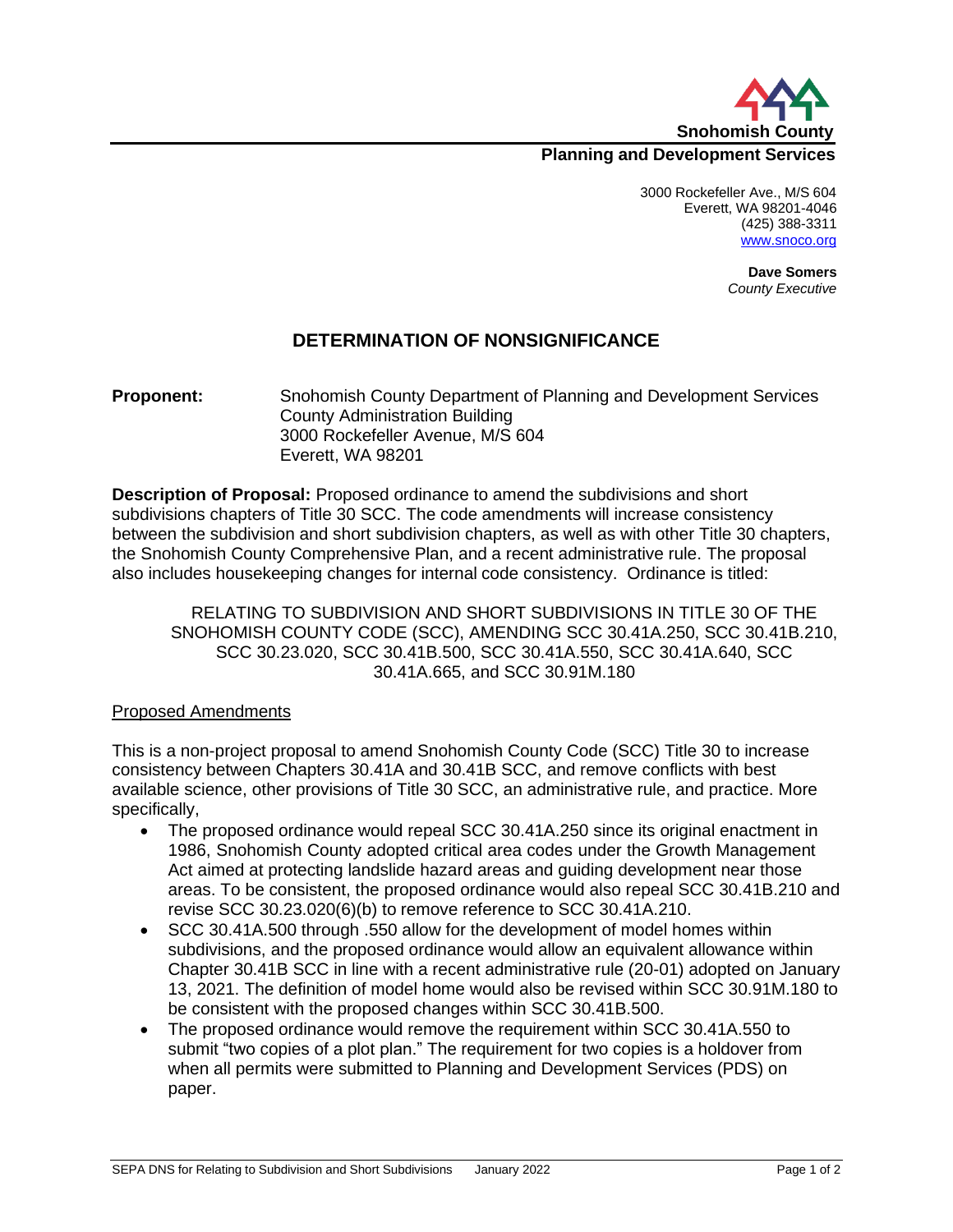• SCC 30.41A.640(2) requires a final subdivision submittal to be publicly noticed. When PDS reviews a final subdivision submittal, all major decisions related to the project have been previously approved by the Hearing Examiner after the conclusion of an open record hearing requiring public notice. The proposed ordinance would remove the requirement for public notice of final subdivision submittals and remove the inadvertently left "council" within SCC 30.41A.665(1) and (3) after approval of Amended Ordinance No. 17-045.

#### **Lead Agency:** Snohomish County Department of Planning and Development Services

**Threshold Determination**: The lead agency for this proposal has determined that it does not have a probable significant adverse impact on the environment. An environmental impact statement (EIS) **IS NOT** required under RCW 43.21C.030(2)(c). This decision was made after review by Snohomish County of a completed environmental checklist and other information on file with this agency. This information is available for public review upon request.

This DNS is issued under WAC 197-11-340(2); the lead agency will not act on this proposal for 14 days from the date below. Comments must be submitted by February 17, 2022**,** to the responsible official at the address listed below.

**Appeals:** This DNS together with the subsequent legislative action by the County Council to amend the County Code may be appealed to the Central Puget Sound Growth Management Hearings Board. **THIS DNS MAY BE APPEALED ONLY WHEN SUCH APPEAL IS COMBINED WITH THE APPEAL OF THE UNDERLYING ACTION PURSUANT TO SCC 30.73.100. THE APPEAL MUST BE FILED WITHIN 60 DAYS OF THE PUBLISHED NOTICE OF ACTION ISSUED SUBSEQUENT TO THE FINAL DECISION BY THE COUNTY.** The Notice of Action describing the final decision by the County to pursue or not pursue the proposed action will be published in the County's paper of record. Any appeal must be filed with the Central Puget Sound Growth Management Hearings Board, at PO Box 40953 Olympia WA 98504-0953 within 60 days following publication in the paper, or as otherwise stated in the Notice of Action or provided by law.

| <b>Responsible Official:</b> | David Killingstad                 |
|------------------------------|-----------------------------------|
| <b>Position/Title:</b>       | Manager, Long Range Planning      |
| <b>Address:</b>              | 3000 Rockefeller Avenue, M/S #604 |
|                              | Everett, WA 98201-4046            |

David Killingstad

David Killingstad, Long Range Planning Manager

For further information, contact Sarah Titcomb, Planning and Development Services, (425) 262- 2128 or [sarah.titcomb@snoco.org.](mailto:sarah.titcomb@snoco.org) Please include your full name and mailing address in any email comments.

**Date Issued**: February 3, 2022 **Date Published**: February 3, 2022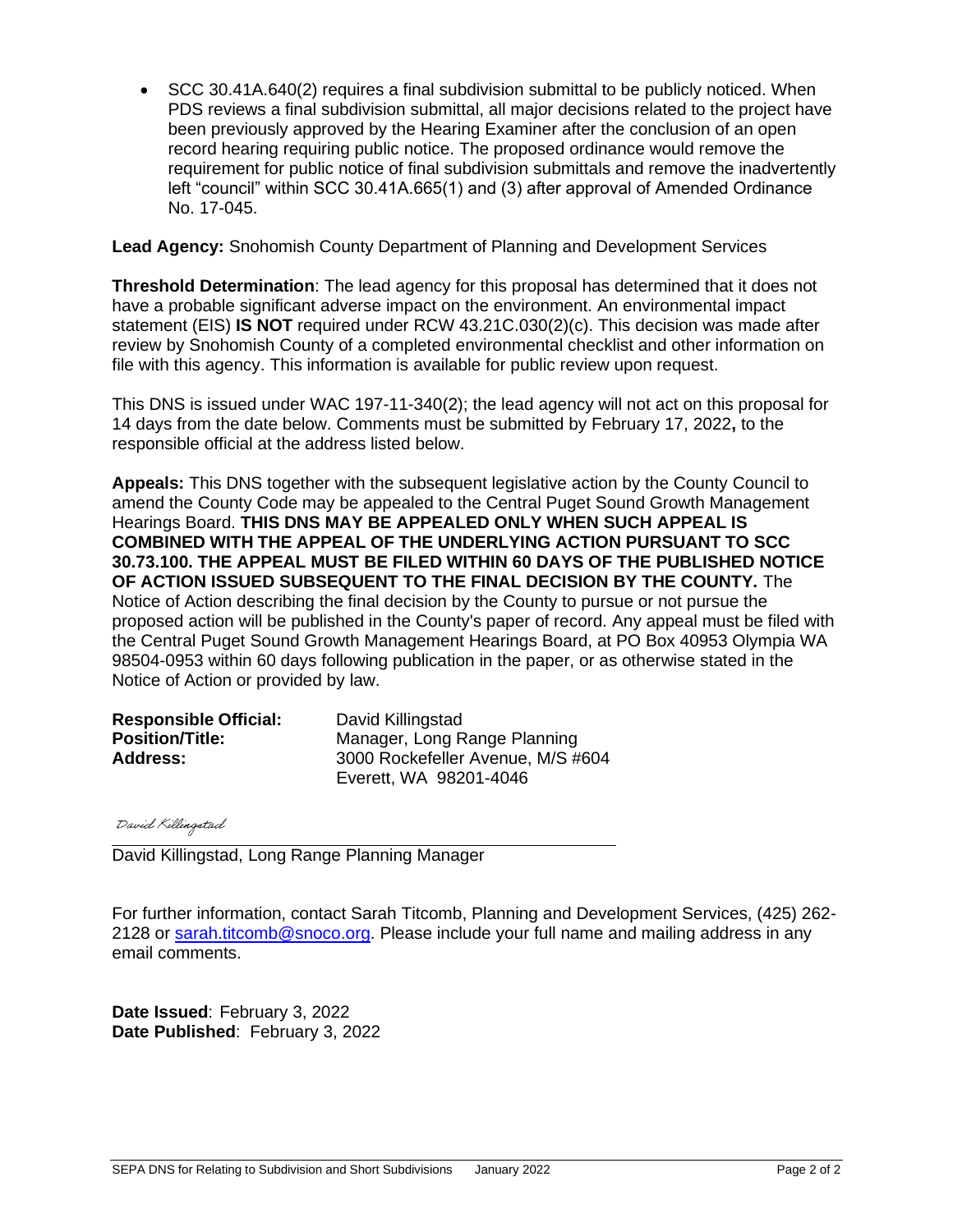

## **Planning and Development Services**

3000 Rockefeller Ave., M/S 604 Everett, WA 98201-4046 (425) 388-3311 [www.snoco.org](http://www.snoco.org/)

> **Dave Somers** *County Executive*

## **SNOHOMISH COUNTY ENVIRONMENTAL CHECKLIST**

## **Purpose of Checklist**

The State Environmental Policy Act (SEPA), chapter 43.21C RCW, requires all governmental agencies to consider the environmental impacts of a proposal before making decisions. An environmental impact statement (EIS) must be prepared for all proposals with probable significant adverse impacts on the quality of the environment. The purpose of this checklist is to provide information on the impacts from this proposal (and to reduce or avoid impacts if possible) to help the agency decide whether an EIS is required.

## **A. Background**

### **1. Name of proposed project:**

Revising Subdivision and Short Subdivision Chapters 30.41A and 30.41B SCC

### **2. Name of applicant:**

Snohomish County, Department of Planning and Development Services.

### **3. Address and phone number of applicant and contact person:**

Sarah Titcomb, Project Manager 3000 Rockefeller, M/S 604 Everett, WA 98201 Phone: 425-262-2128 Email: Sarah.Titcomb@snoco.org

#### **4. Date checklist prepared:**

January 21, 2022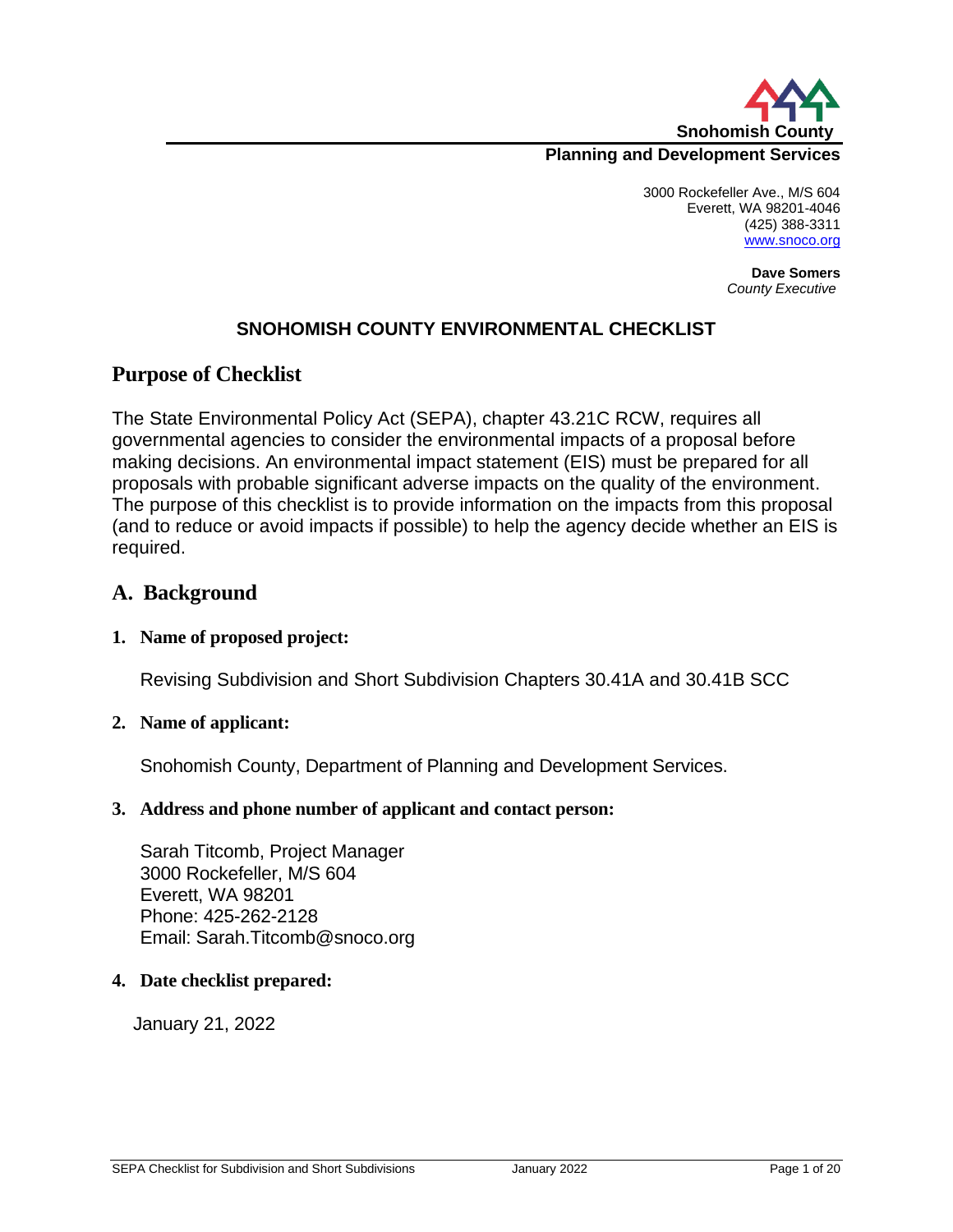## **5. Agency requesting checklist:**

Snohomish County, Department of Planning and Development Services

## **6. Proposed timing or schedule (including phasing, if applicable):**

Planning Commission briefing: February 22, 2022 Planning Commission public hearing: March 22, 2022 County Council public hearing: To be determined

### **7. Do you have any plans for future additions, expansion, or further activity related to or connected with this proposal? If yes, explain.**

This proposal is for a non-project action with no directly related plans for future activities associated with these code amendments.

### **8. List any environmental information you know about what has been prepared, or will be prepared, directly related to this proposal.**

The proposed ordinance is consistent with the policies and goals of the adopted Growth Management Act (GMA) Comprehensive Plan, which included an EIS that was adopted on June 3, 2015. No additional environmental information or studies have been prepared for the proposed development regulations.

### **9. Do you know whether applications are pending for governmental approvals of other proposals directly affecting the property covered by your proposal? If yes, explain.**

This is a non-project action which affects the regulations surrounding subdivisions and short subdivisions. The non-project action is not associated with a specific property.

### **10. List any government approvals or permits that will be needed for your proposal, if known.**

No government approvals or permits are required for this proposal. The Snohomish County Planning Commission will make a recommendation to the County Council, who may adopt the amendment as proposed, revise the proposed amendment, or take no action.

## **11. Give brief, complete description of your proposal, including the proposed uses and the size of the project and site. There are several questions later in this checklist that ask you to describe certain aspects of your proposal. You do not need to repeat those answers on this page.**

Relating to Subdivisions and Short Subdivisions in Title 30 of the Snohomish County Code (SCC), Amending SCC 30.41A.250, SCC 30.41B.210, SCC 30.23.020, SCC 30.41B.500, SCC 30.41A.550, SCC 30.41A.640, SCC 30.41A.665, and SCC 30.91M.180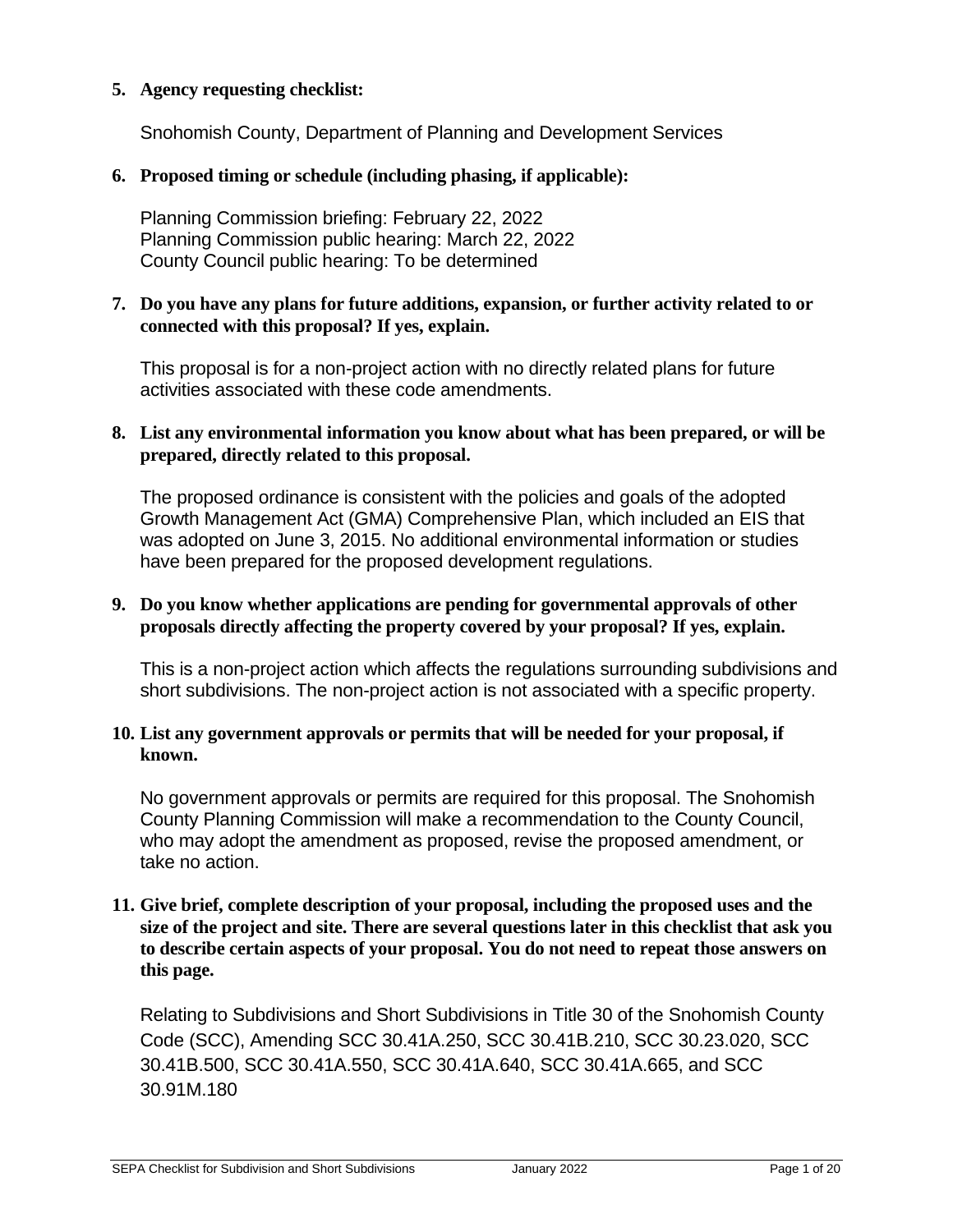- The proposed ordinance would repeal SCC 30.41A.250 since its original enactment in 1986, Snohomish County adopted critical area codes under the GMA aimed at protecting landslide hazard areas and guiding development near those areas. To be consistent, the ordinance would also repeal SCC 30.41B.210 and revise SCC 30.23.020(6)(b) to remove reference to SCC 30.41A.210.
- SCC 30.41A.500 through .550 allow for the development of model homes within subdivisions, and the proposed ordinance would allow an equivalent allowance within Chapter 30.41B SCC in line with a recent administrative rule (20-01) adopted on January 13, 2021. The definition of model home would also be revised within SCC 30.91M.180 to be consistent with the proposed changes within SCC 30.41B.500.
- The proposed ordinance would remove the requirement within SCC 30.41A.550 to submit "two copies of a plot plan." The requirement for two copies is a holdover from when all permits were submitted to Planning and Developmental Services (PDS) on paper.
- SCC 30.41A.640(2) requires a final subdivision submittal to be publicly noticed. When PDS reviews a final subdivision submittal, all major decisions related to the project have been previously approved by the Hearing Examiner after the conclusion of an open record hearing requiring public notice. The proposed ordinance would remove the requirement for public notice of final subdivision submittals and remove the inadvertently left "council" in the within SCC 30.41A.665(1) and (3) after approval of Amended Ordinance No. 17-045.
- **12. Location of the proposal. Give sufficient information for a person to understand the precise location of your proposed project, including a street address, if any, and section, township, and range, if known. If a proposal would occur over a range of area, provide the range or boundaries of the site(s). Provide a legal description, site plan, vicinity map, and topographic map, if reasonably available. While you should submit any plans required by the agency, you are not required to duplicate maps or detailed plans submitted with any permit applications related to this checklist.**

This non-project proposal that would be in effect throughout the jurisdiction of Snohomish County.

# **B. Environmental Elements**

- **1. Earth** 
	- **a. General description of the site:**

(Circle one): **Flat**, **rolling**, **hilly**, **steep slopes**, **mountainous**, **other**\_\_\_\_\_\_\_\_\_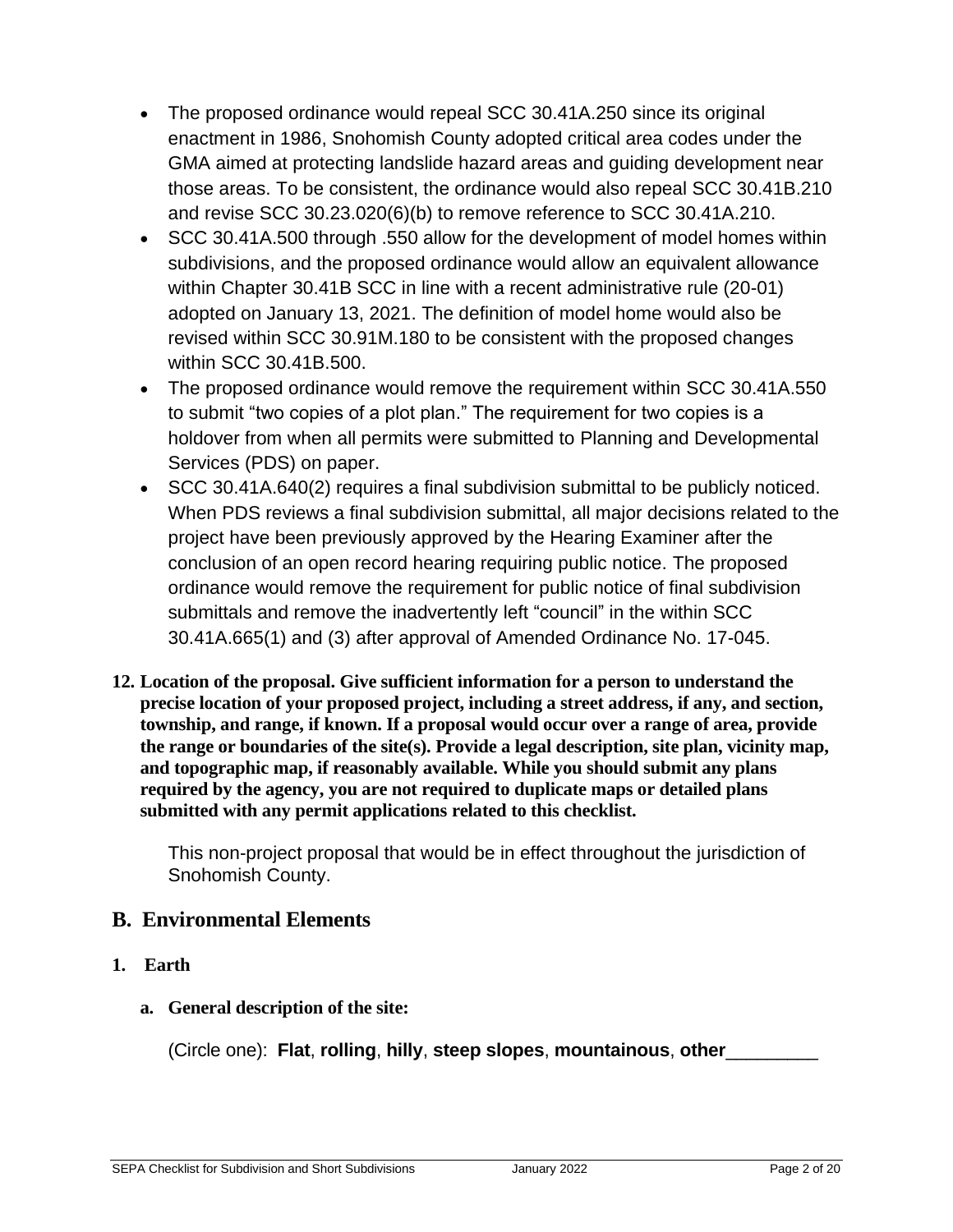Lands within the jurisdiction of Snohomish County include a variation of terrain such as flat, rolling, hilly, and steep slopes.

## **b. What is the steepest slope on the site (approximate percent slope)?**

Slopes in excess of 100% can be found within the jurisdiction of Snohomish County.

**c. What general types of soils are found on the site (for example, clay, sand, gravel, peat, muck)? If you know the classification of agricultural soils, specify them and note any agricultural land of long-term commercial significance and whether the proposal results in removing any of these soils.** 

A range of soil types are found within the jurisdiction of Snohomish County.

**d. Are there surface indications or history of unstable soils in the immediate vicinity? If so, describe.**

Certain areas within Snohomish County have a history of surface instability associated with periods of heavy rainfall. Other areas have a history of more deep-seated instability associated with landslide activity.

### **e. Describe the purpose, type, total area, and approximate quantities and total affected area of any filling, excavation, and grading proposed. Indicate source of fill.**

As a non-project action, no filling or grading is proposed. Any future site-specific development or land use proposal not exempted by WAC 197-11-800 or SCC 30.61.035 would be subject to a separate SEPA review, which would include review of any proposed grading or filling activity.

## **f. Could erosion occur as a result of clearing, construction, or use? If so, generally describe.**

As a non-project action, no erosion will occur as a direct result of this proposal. Any future site-specific development or land use proposal not exempted by WAC 197-11-800 or SCC 30.61.035 would be subject to a separate SEPA review, which would include review of any proposed clearing and construction that might result in erosion.

### **g. About what percent of the site will be covered with impervious surfaces after project construction (for example, asphalt or buildings)?**

As a non-project action, no impervious surface coverage will occur as a result of this proposal.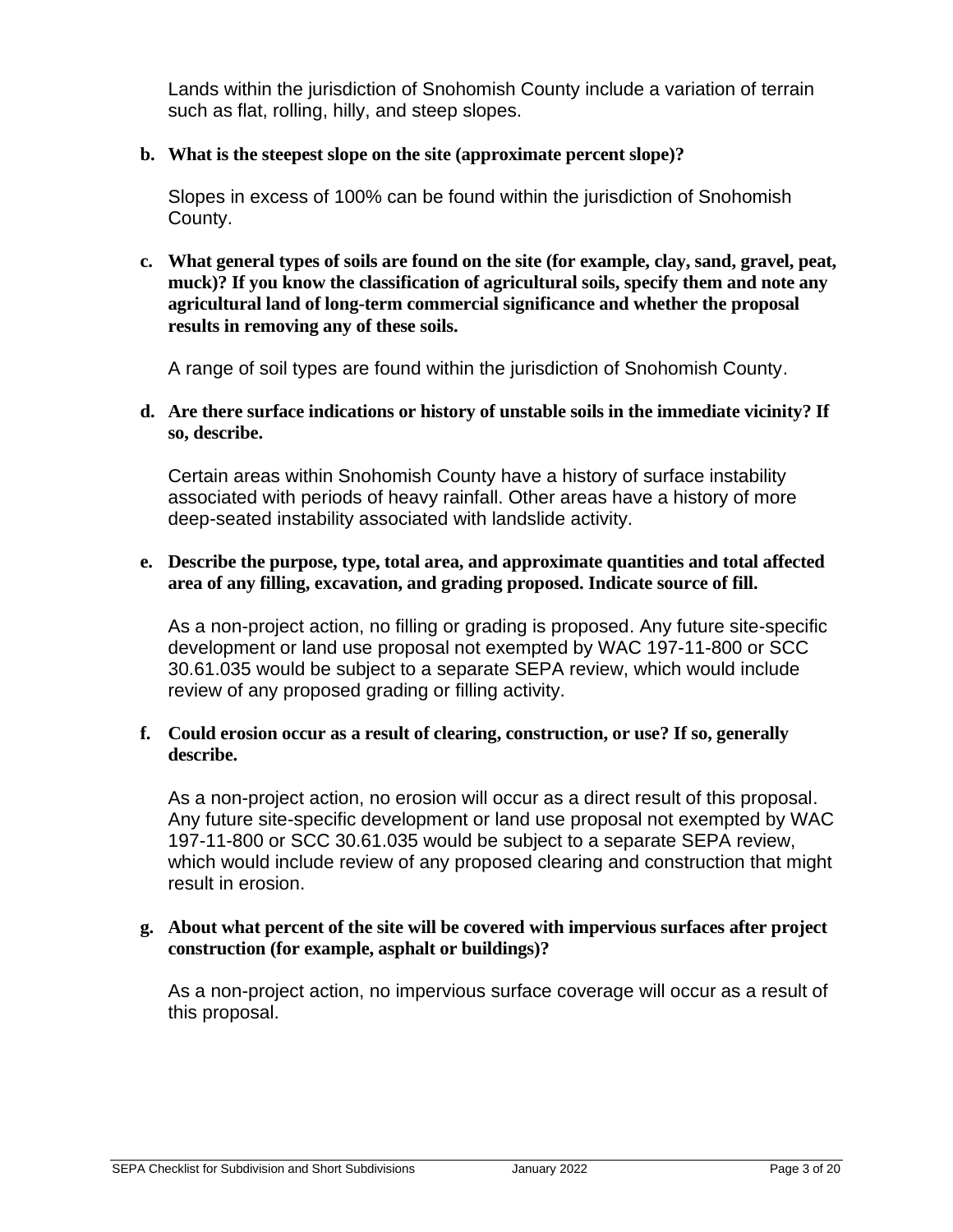## **h. Proposed measures to reduce or control erosion, or other impacts to the earth, if any:**

As a non-project action, no erosion reduction or control measures are proposed or required. Future site-specific development or land use action not exempted by WAC 197-11-800 or SCC 30.61.035 would be subject to project level SEPA and regulatory review and would require the implementation of applicable County regulations to reduce or control erosion or other impacts to the earth.

## **2. Air**

**a. What types of emissions to the air would result from the proposal during construction, operation, and maintenance when the project is completed? If any, generally describe and give approximate quantities if known.**

As a non-project action, no emissions to air will occur as a result of this proposal.

**b. Are there any off-site sources of emissions or odor that may affect your proposal? If so, generally describe.** 

Not applicable.

**c. Proposed measures to reduce or control emissions or other impacts to air, if any:** 

As a non-project action, no measures to reduce or control emissions are required or proposed. Future site-specific development or land use action not exempted by WAC 197-11-800 or SCC 30.61.035 would be subject to project level SEPA and regulatory review and would require the implementation of applicable County regulations to reduce or control emissions or other impacts to air, if any.

### **3. Water**

- **a. Surface Water:** 
	- **1) Is there any surface water body on or in the immediate vicinity of the site (including year-round and seasonal streams, saltwater, lakes, ponds, wetlands)? If yes, describe type and provide names. If appropriate, state what stream or river it flows into.**

There are several streams, seasonal streams, and bodies of water located within Snohomish County.

**2) Will the project require any work over, in, or adjacent to (within 200 feet) the described waters? If yes, please describe and attach available plans.**

As a non-project action, this proposal will not require any work in, or adjacent to, the described waters. Future site-specific development or land use action not exempted by WAC 197-11-800 or SCC 30.61.035 would be subject to project level SEPA and regulatory review and would require the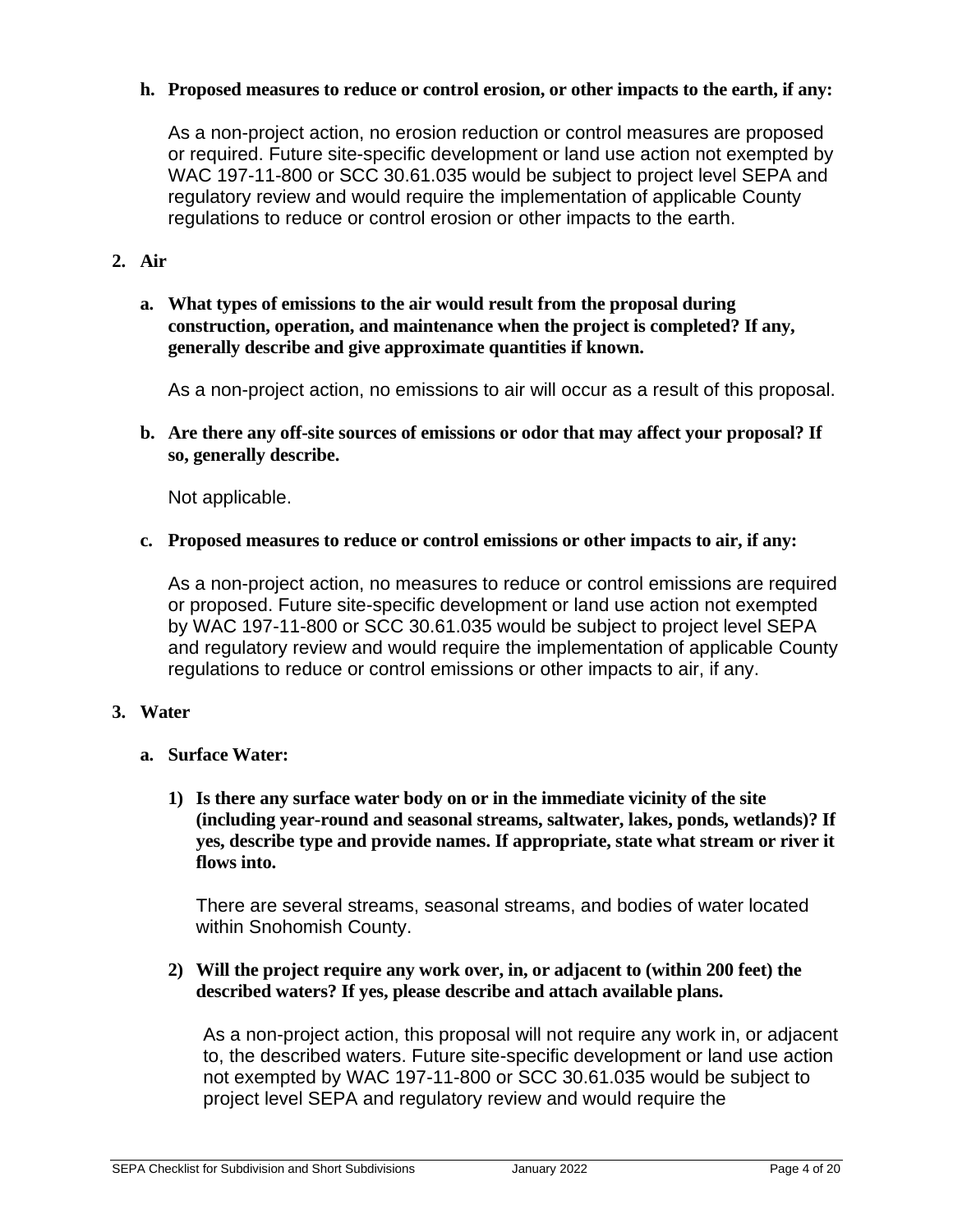implementation of applicable County regulations to reduce or control activities near surface water bodies, if any.

**3) Estimate the amount of fill and dredge material that would be placed in or removed from surface water or wetlands and indicate the area of the site that would be affected. Indicate the source of fill material.** 

As a non-project action, no fill or dredge material will be placed or removed from surface water or wetlands.

**4) Will the proposal require surface water withdrawals or diversions? Give general description, purpose, and approximate quantities if known.** 

As a non-project action, no surface water withdrawals or diversion will be required.

**5) Does the proposal lie within a 100-year floodplain? If so, note location on the site plan.**

Not applicable as this is a non-project action.

**6) Does the proposal involve any discharges of waste materials to surface waters? If so, describe the type of waste and anticipated volume of discharge.**

As a non-project action, no discharges of waste materials to surface waters will occur as a result of this proposal.

### **b. Ground Water:**

**1) Will groundwater be withdrawn from a well for drinking water or other purposes? If so, give a general description of the well, proposed uses and approximate quantities withdrawn from the well. Will water be discharged to groundwater? Give general description, purpose, and approximate quantities if known.** 

As a non-project action, no groundwater will be withdrawn or discharged.

**2) Describe waste material that will be discharged into the ground from septic tanks or other sources, if any (for example: Domestic sewage; industrial, containing the following chemicals; agricultural; etc.). Describe the general size of the system, the number of such systems, the number of houses to be served (if applicable), or the number of animals or humans the system(s) are expected to serve.**

As a non-project action, no waste material will be discharged from septic tanks or other sources as a result of this proposal. Future development or land use actions not exempted by WAC 197-11-800 or SCC 30.61.035 that would likely result in discharges from stormwater runoff would be subject to project-level SEPA and regulatory review.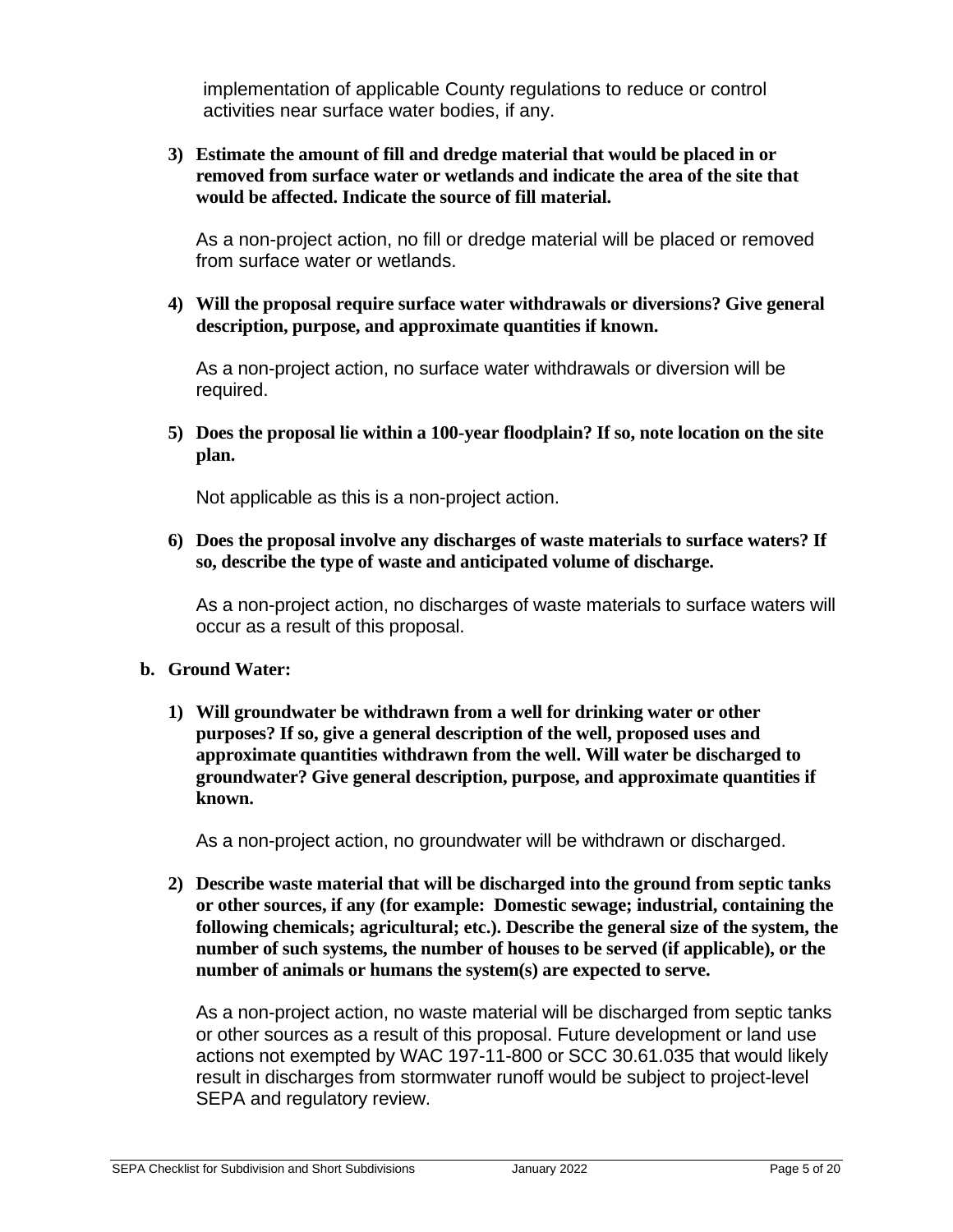- **c. Water runoff (including stormwater):**
	- **1) Describe the source of runoff (including storm water) and method of collection and disposal, if any (include quantities, if known). Where will this water flow? Will this water flow into other waters? If so, describe.**

As a non-project action, no runoff will occur as a result of this proposal. Any future site-specific development or land use action proposal would be subject to a separate SEPA and development permit review, which would address runoff management.

## **2) Could waste materials enter ground or surface waters? If so, generally describe.**

As a non-project action, no runoff will occur as a result of this proposal. Any future site-specific development or land use action proposal not exempted by WAC 197-11-800 or SCC 30.61.035 would be subject to a separate SEPA and development permit review, which would address runoff management.

### **d. Does the proposal alter or otherwise affect drainage patterns in the vicinity of the site? If so, describe.**

As a non-project action, no drainage patterns will be affected as a result of this proposal. Any future site-specific development or land use proposal not exempted by WAC 197-11-800 or SCC 30.61.035 would be subject to a separate SEPA and permit review, which would address drainage.

### **e. Proposed measures to reduce or control surface, ground, and runoff water, and drainage pattern impacts, if any:**

As a non-project action, no measures are proposed or required to reduce impacts to surface or groundwaters. Any future site-specific development or land use proposal not exempted by WAC 197-11-800 or SCC 30.61.035 would be subject to a separate SEPA and permit review.

## **4. Plants**

### **a. Check the types of vegetation found on the site:**

- $X$  deciduous tree: alder, maple, aspen, other
- X evergreen tree: fir, cedar, pine, other
- $X$  \_shrubs

\_X \_ grass

- X pasture
- $X$  \_ crop or grain
- X Orchards, vineyards or other permanent crops.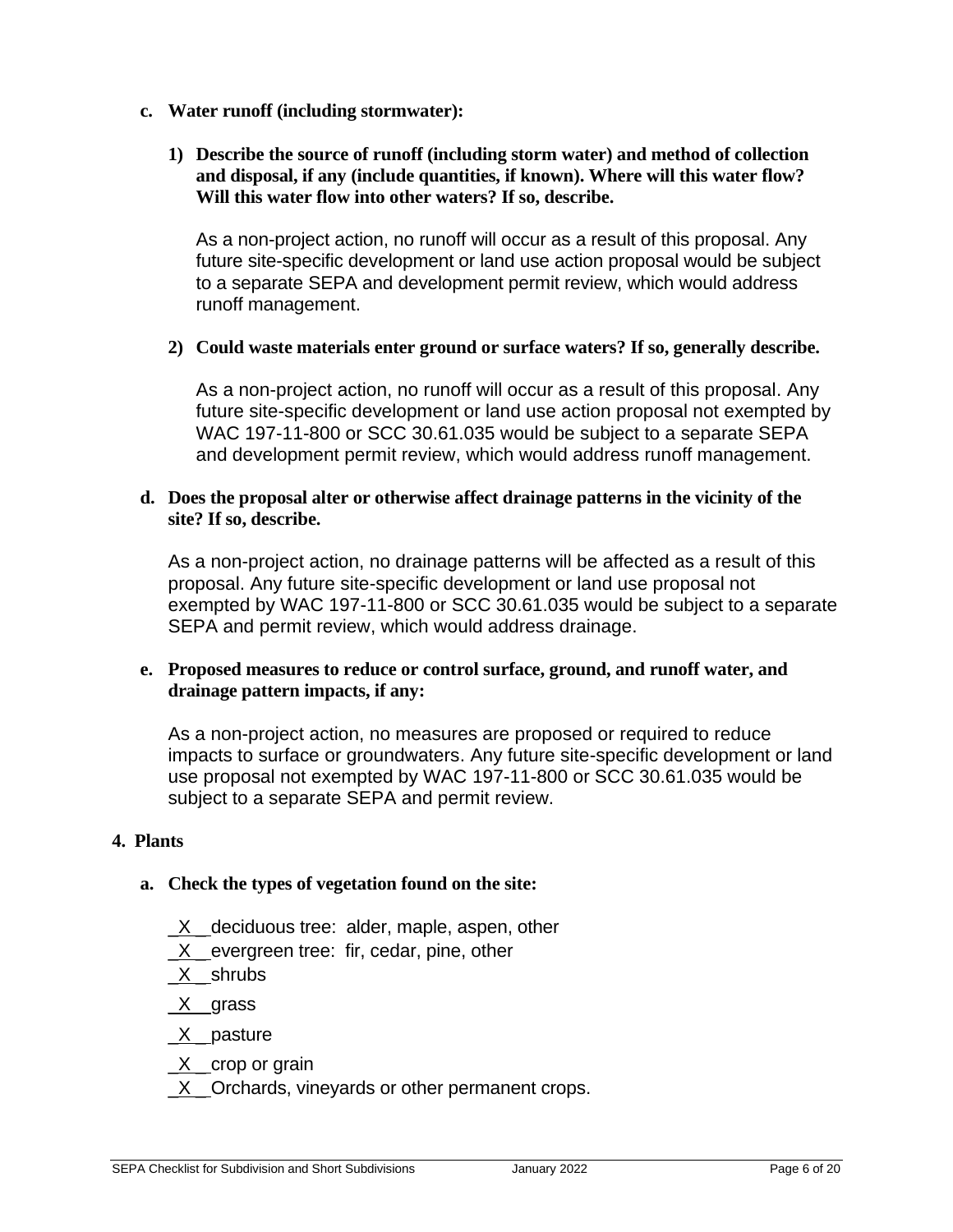$X$  wet soil plants: cattail, buttercup, bullrush, skunk cabbage, other

 $X$  water plants: water lily, eelgrass, milfoil, other

 $X$  other types of vegetation

All types of the above vegetation occur in various locations throughout the county.

## **b. What kind and amount of vegetation will be removed or altered?**

As a non-project action, no vegetation will be removed as a direct result of this proposal. Any future site-specific development proposal not exempted by WAC 197-11-800 or SCC 30.61.035 would be subject to a separate SEPA evaluation of any proposed vegetation removal or alteration.

### **c. List threatened and endangered species known to be on or near the site.**

U.S Fish and Wildlife Services provides listing for Endangered Species Act (ESA) species under its jurisdiction. National Marine Fisheries Service provides listing for ESA species under its jurisdiction. Washington State Department of Fish and Wildlife provides listing for sensitive species under its jurisdiction. Washington State Department of Natural Resources provides legal listing of sensitive species under its jurisdiction.

### **d. Proposed landscaping, use of native plants, or other measures to preserve or enhance vegetation on the site, if any:**

As a non-project action, no measures to preserve or enhance vegetation are required for this proposal. Any future site-specific development or land use action proposal not exempted by WAC 197-11-800 or SCC 30.61.035 would be subject to a separate SEPA and permit review, which would include review of any proposed landscaping or measures to preserve or enhance vegetation on the site.

### **e. List all noxious weeds and invasive species known to be on or near the site.**

All types of noxious weeds and invasive species occur throughout the county.

### **5. Animals**

**a. List any birds and other animals which have been observed on or near the site or are known to be on or near the site.**

Birds: **hawk, heron, eagle, songbirds, other**: \_\_\_\_\_\_\_\_\_\_\_ Mammals: deer, bear, elk, beaver, other: Fish: **bass, salmon, trout, herring, shellfish, other**: \_\_\_\_\_\_\_\_\_\_\_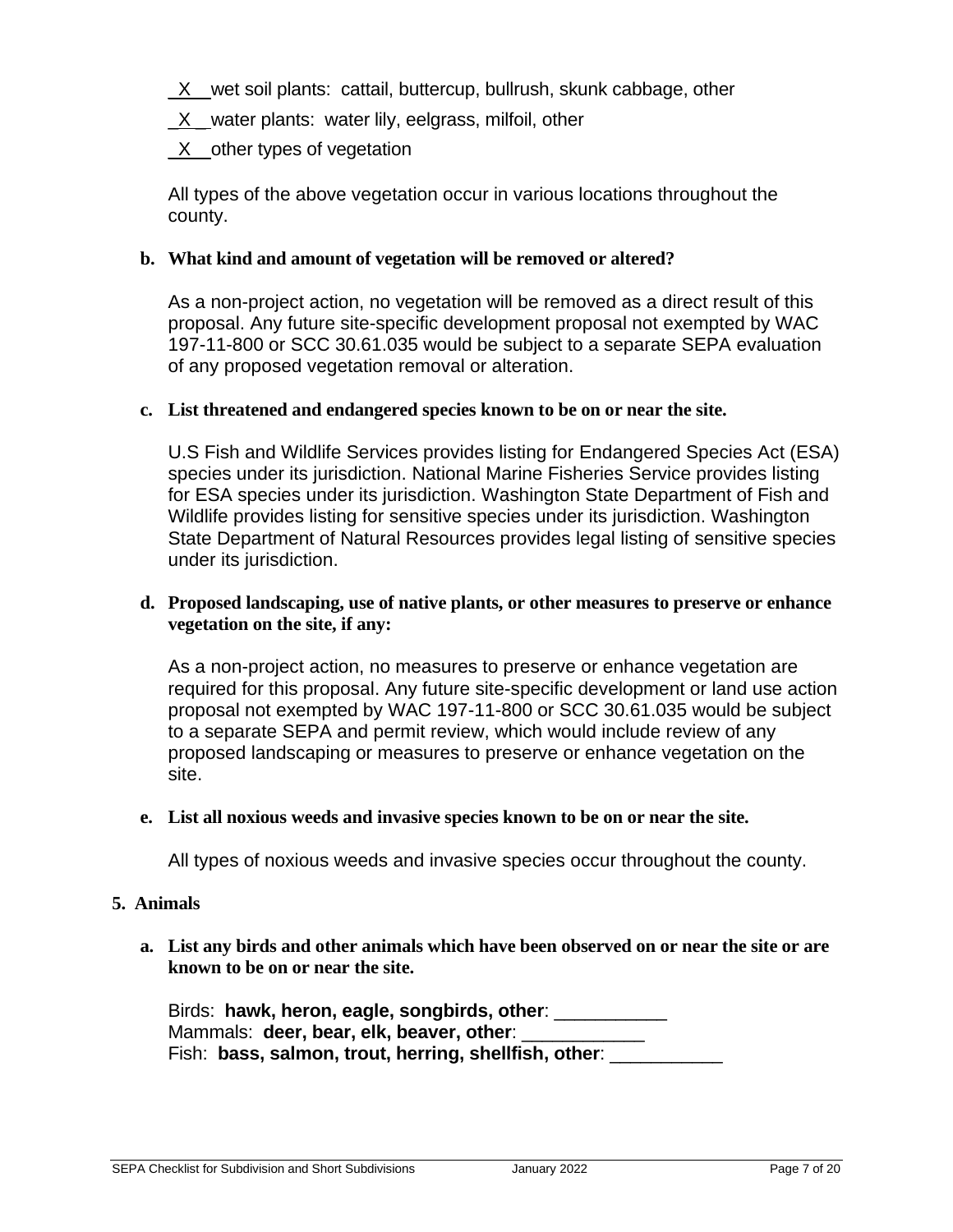All of the above animal species may be found in various locations throughout the county.

## **b. List any threatened and endangered species known to be on or near the site.**

U.S Fish and Wildlife Services provides listing for ESA species under its jurisdiction. National Marine Fisheries Service provides listing for ESA species under its jurisdiction. Washington State Department of Fish and Wildlife provides legal listing for sensitive species under its jurisdiction. Washington State Department of Natural Resources provides legal listing of sensitive species under its jurisdiction.

## **c. Is the site part of a migration route? If so, explain.**

Yes. Wildlife species do migrate through the county, but as a non-project action, this proposal will not impact migratory species.

## **d. Proposed measures to preserve or enhance wildlife, if any:**

As a non-project action, no measures to preserve or enhance wildlife are required or proposed. Any future site-specific development proposal not exempted by WAC 197-11-800 or SCC 30.61.035 would be subject to a separate SEPA review, which would include review and implementation of measures to preserve or enhance wildlife, if any.

### **e. List any invasive animal species known to be on or near the site.**

All types of invasive animal species that occur throughout the county.

### **6. Energy and Natural Resources**

**a. What kinds of energy (electric, natural gas, oil, wood stove, solar) will be used to meet the completed project's energy needs? Describe whether it will be used for heating, manufacturing, etc.** 

As a non-project action, energy will not be consumed.

**b. Would your project affect the potential use of solar energy by adjacent properties? If so, generally describe.**

As a non-project action, there will be no impact on solar energy as a result of this proposal.

## **c. What kinds of energy conservation features are included in the plans of this proposal? List other proposed measures to reduce or control energy impacts, if any:**

As a non-project action, energy conservation features are not applicable to this project. Any future site-specific development proposal not exempted by WAC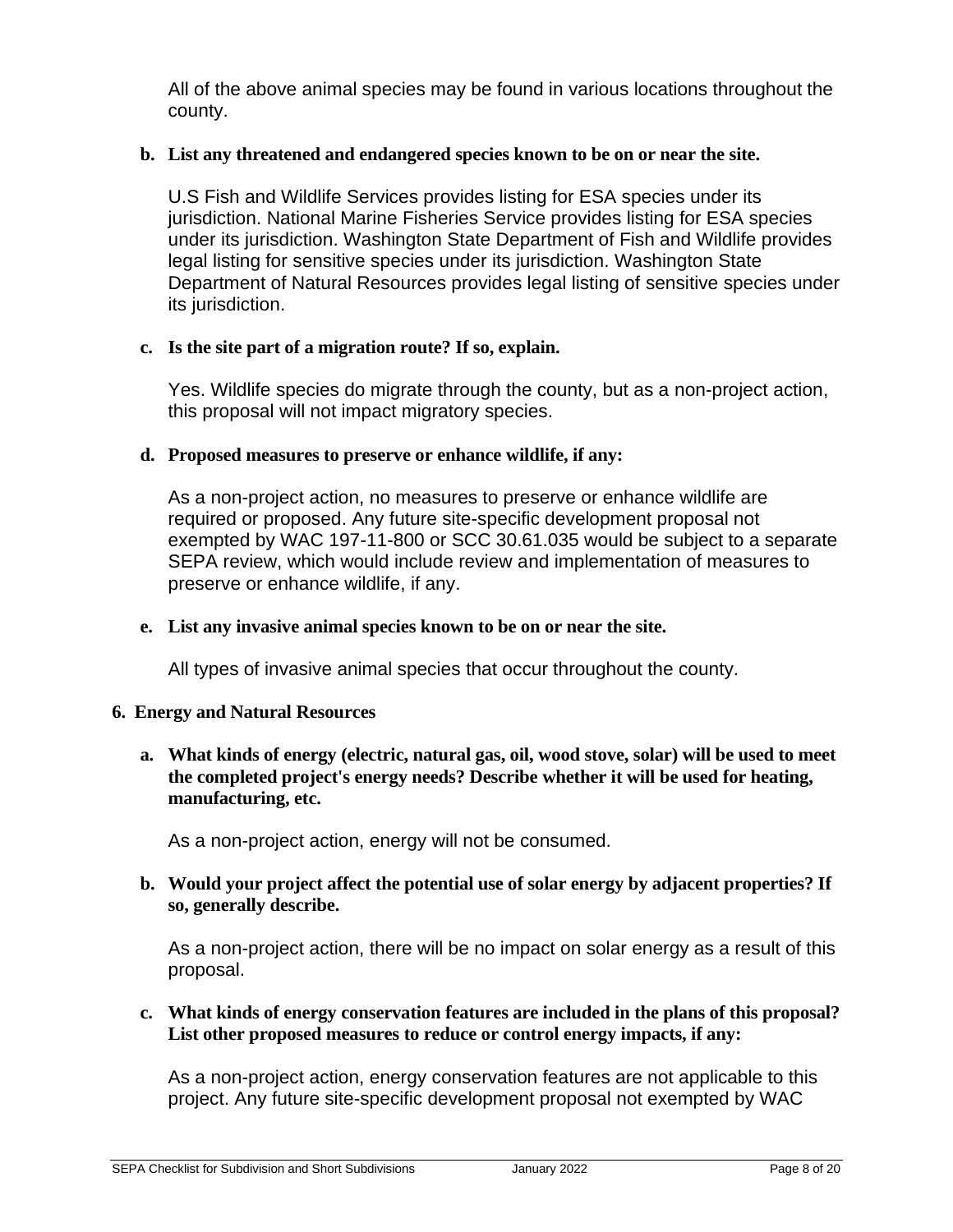197-11-800 or SCC 30.61.035 would be subject to a separate SEPA review, which would include review and implementation of measures to reduce or control energy impacts, if any.

## **7. Environmental Health**

**a. Are there any environmental health hazards, including exposure to toxic chemicals, risk of fire and explosion, spill, or hazardous waste, that could occur as a result of this proposal? If so, describe.**

As a non-project action, no environmental health hazards will result as a consequence of this proposal.

**1) Describe any known or possible contamination at the site from present or past uses.**

As a non-project action, this is not applicable. Any future site-specific development proposal not exempted by WAC 197-11-800 or SCC 30.61.035 would be subject to a separate SEPA review, which would include identification of known or possible contamination, if any.

## **2) Describe existing hazardous chemicals/conditions that might affect project development and design. This includes underground hazardous liquid and gas transmission pipelines located within the project area and in the vicinity.**

As a non-project action, this is not applicable. Any future site-specific development proposal not exempted by WAC 197-11-800 or SCC 30.61.035 would be subject to a separate SEPA review, which would include identification existing hazardous chemicals/conditions, if any.

**3) Describe any toxic or hazardous chemicals that might be stored, used, or produced during the project's development or construction, or at any time during the operating life of the project.**

As a non-project action, this is not applicable. Any future site-specific development proposal not exempted by WAC 197-11-800 or SCC 30.61.035 would be subject to a separate SEPA review, which would include a review of toxic or hazardous chemicals stored, used, or produced during the project's development or construction, or at any time during the operating life of the project, if any.

**4) Describe special emergency services that might be required.**

As a non-project action, no special emergency services are required by this proposal.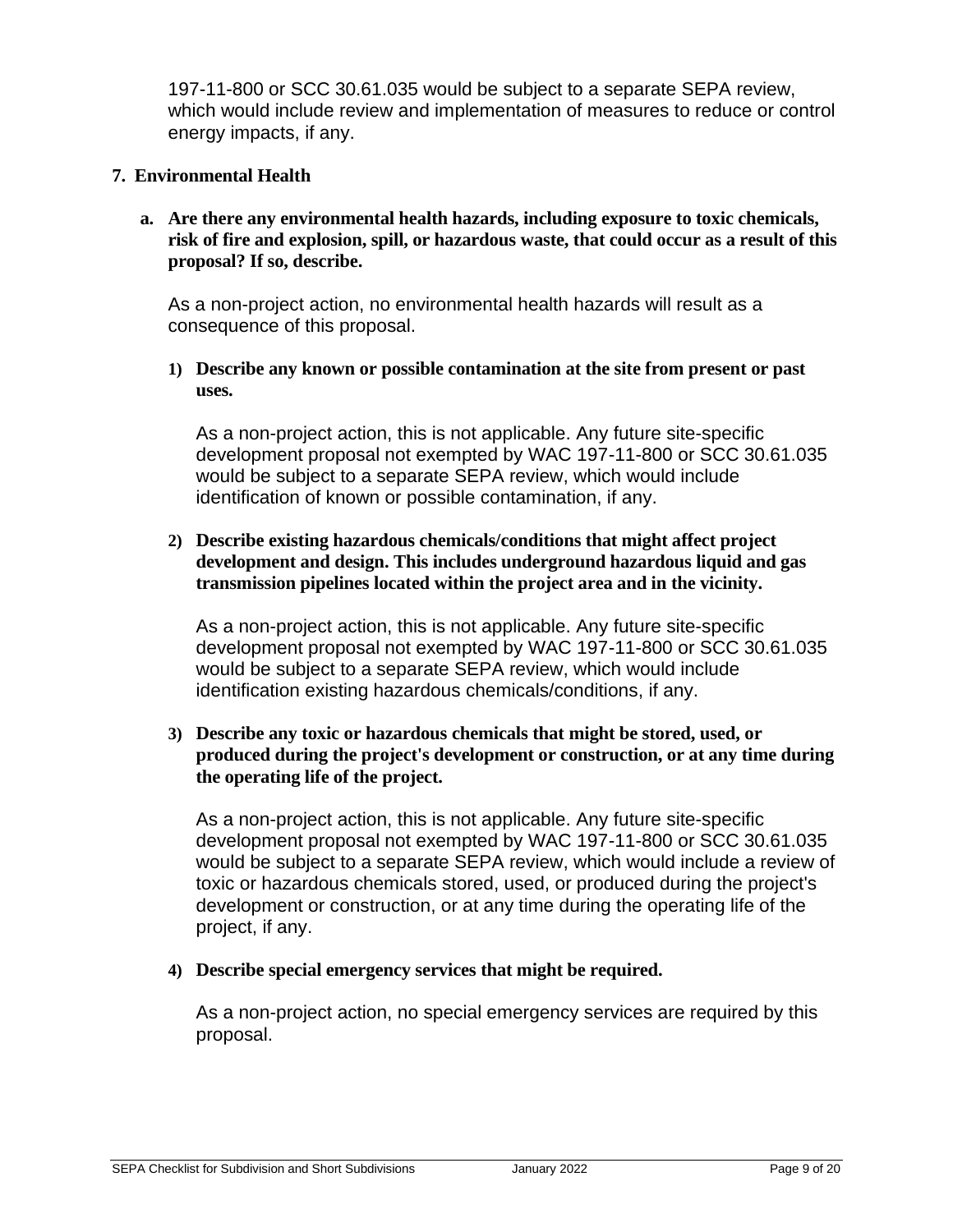## **5) Proposed measures to reduce or control environmental health hazards, if any:**

As a non-project action, no measures to reduce or control environmental health hazards are required for this proposal. Any future site-specific development proposal not exempted by WAC 197-11-800 or SCC 30.61.035 would be subject to a separate SEPA review, which would include review and implementation of measures to reduce or control environmental health hazards, if any.

## **b. Noise**

**1) What types of noise exist in the area which may affect your project (for example: traffic, equipment, operation, other)?** 

This non-project action will not be affected by noise.

**2) What types and levels of noise would be created by or associated with the project on a short-term or a long-term basis (for example: traffic, construction, operation, other)? Indicate what hours noise would come from the site.**

This non-project action will not generate noise.

**3) Proposed measures to reduce or control noise impacts, if any:**

As a non-project action, no measures to reduce or control noise impacts are required or proposed. Any future site-specific development proposal not exempted by WAC 197-11-800 or SCC 30.61.035 would be subject to a separate SEPA review, which would include review and implementation of measures to reduce or control noise impacts, if any.

### **8. Land and Shoreline Use**

**a. What is the current use of the site and adjacent properties? Will the proposal affect current land uses on nearby or adjacent properties? If so, describe.**

This is a non-project proposal and a variety of uses exist within the jurisdiction of Snohomish County.

**b. Has the project site been used as working farmlands or working forest lands? If so, describe. How much agricultural or forest land of long-term commercial significance will be converted to other uses as a result of the proposal, if any? If resource lands have not been designated, how many acres in farmland or forest land tax status will be converted to nonfarm or nonforest use?** 

As a non-project action, no working farmlands or working forests will be converted. There are working farmlands and forest lands within the jurisdiction of Snohomish County.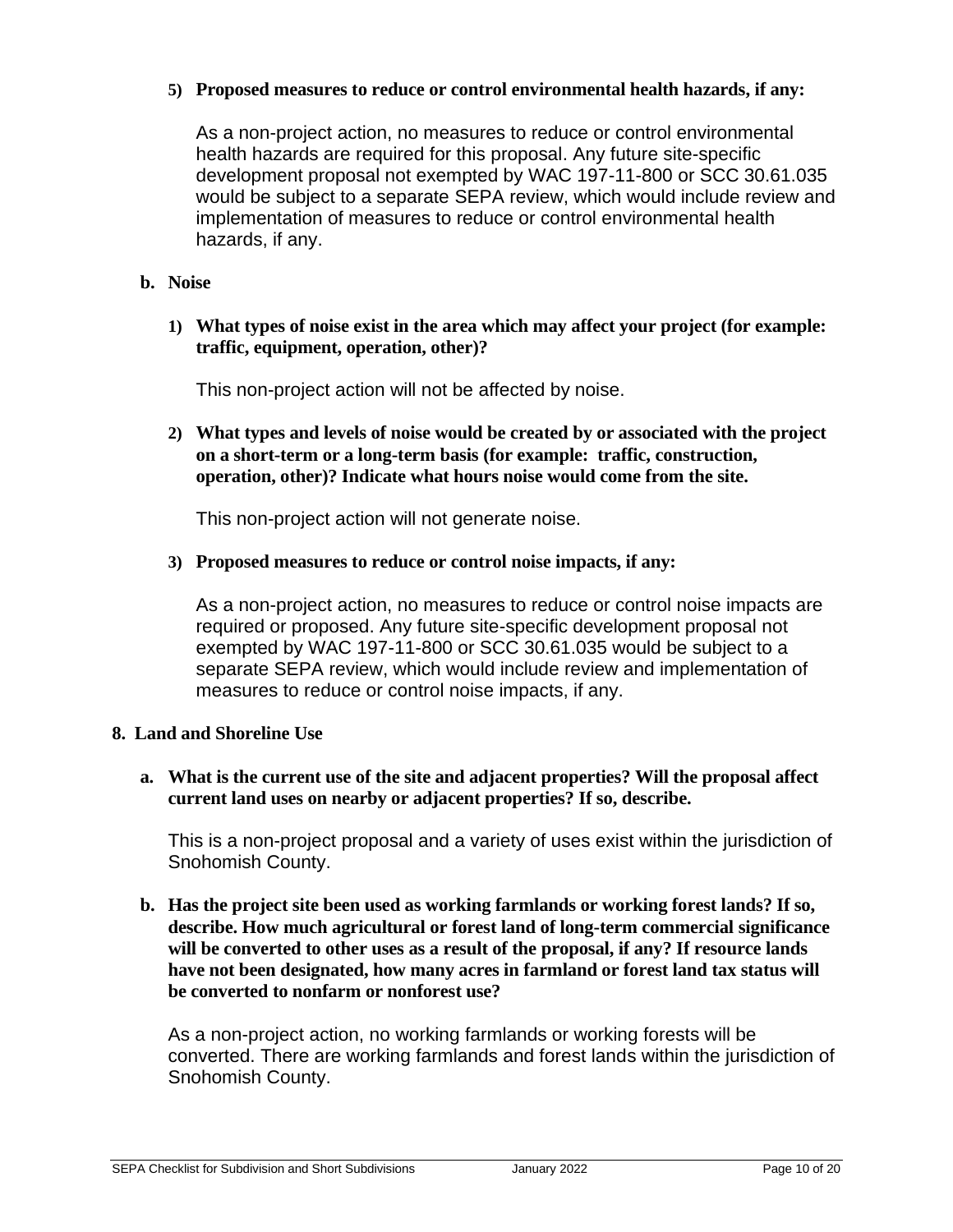## **1) Will the proposal affect or be affected by surrounding working farm or forest land normal business operations, such as oversize equipment access, the application of pesticides, tilling, and harvesting? If so, how:**

As a non-project action, this proposal will not directly affect or be affected by surrounding working farm or forest lands. This proposed non-project action does not change existing regulations or protections relating to working farm or forest lands.

### **c. Describe any structures on the site.**

Not applicable to this non-project action.

## **d. Will any structures be demolished? If so, what?**

As a non-project action, no structures will be demolished as a result of this proposal.

## **e. What is the current zoning classification of the site?**

This is a non-project action that pertains to all zoning classifications within the jurisdiction of Snohomish County.

## **f. What is the current comprehensive plan designation of the site?**

This is a non-project action that pertains to all future land use designations within the jurisdiction of Snohomish County.

## **g. If applicable, what is the current shoreline master program designation of the site?**

Not applicable to this non-project action.

## **h. Has any part of the site been classified as a critical area by the city or county? If so, specify.**

Not applicable to this non-project action.

## **i. Approximately how many people would reside or work in the completed project?**

As a non-project action, this is not applicable.

## **j. Approximately how many people would the completed project displace?**

As a non-project action, this is not applicable.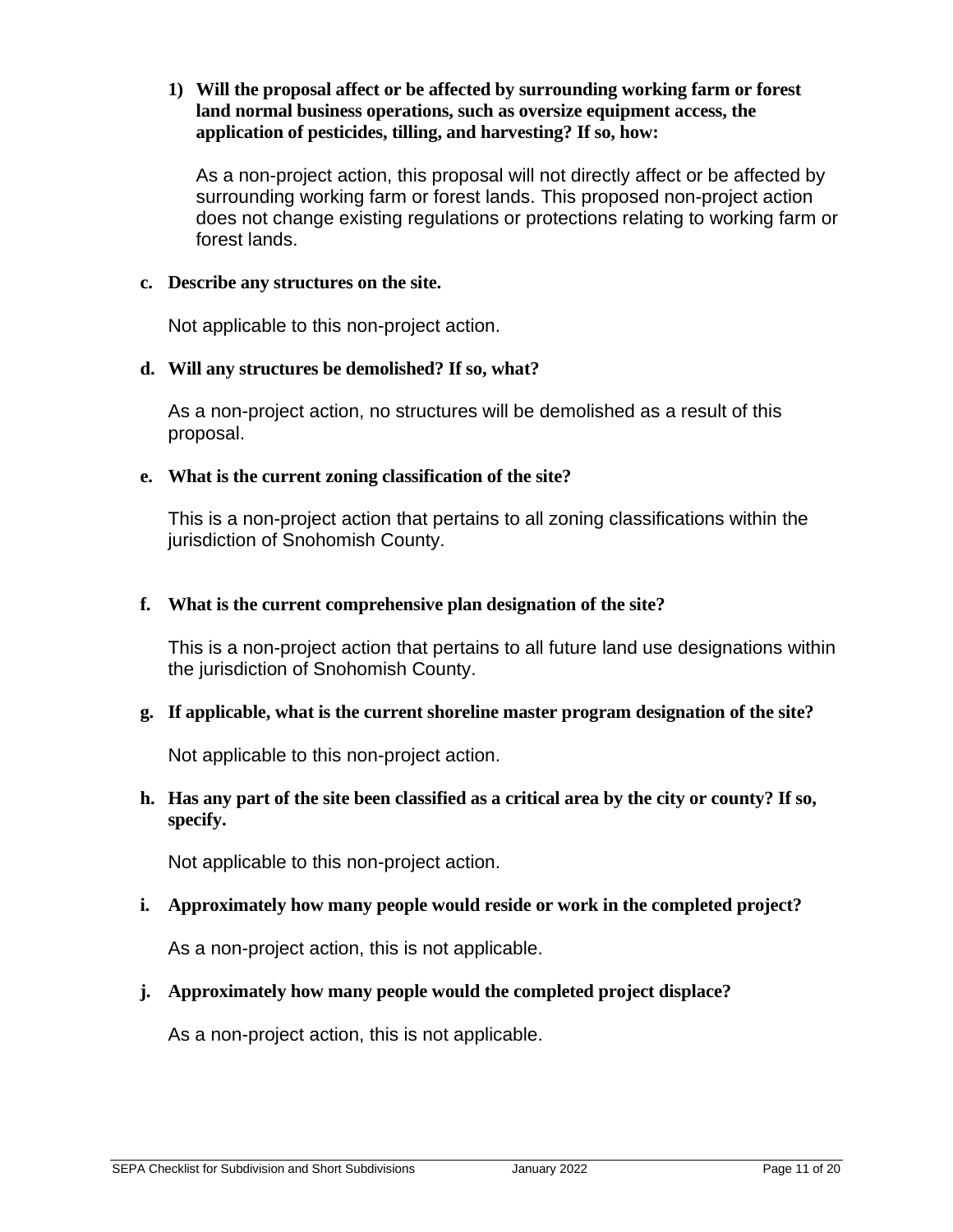## **k. Proposed measures to avoid or reduce displacement impacts, if any:**

As a non-project action, no measures to avoid or reduce displacement impacts are required by this proposal.

## **l. Proposed measures to ensure the proposal is compatible with existing and projected land uses and plans, if any:**

The proposed code amendments are compatible with the land use plans and regulations.

### **m. Proposed measures to reduce or control impacts to agricultural and forest lands of long-term commercial significance, if any:**

As a non-project action, no impacts to agricultural and forest lands of long-term commercial significance would occur as a result of this proposal. This proposed non-project action does not change existing regulations or protections relating to agricultural and forest lands of long-term commercial significance.

### **9. Housing**

**a. Approximately how many units would be provided, if any? Indicate whether high, middle, or low-income housing.** 

As a non-project action, no housing units would be provided by this proposal.

**b. Approximately how many units, if any, would be eliminated? Indicate whether high, middle, or low-income housing.** 

As a non-project action, no housing units would be eliminated by this proposal.

### **c. Proposed measures to reduce or control housing impacts, if any:**

As a non-project action, no measures to reduce or control impacts to housing are required or proposed.

### **10. Aesthetics**

## **a. What is the tallest height of any proposed structure(s), not including antennas; what is the principal exterior building material(s) proposed?**

As a non-project action, no structures are proposed. Any future site-specific development proposal not exempted by WAC 197-11-800 or SCC 30.61.035 would be subject to a separate SEPA review, which will include review of structure height and building materials.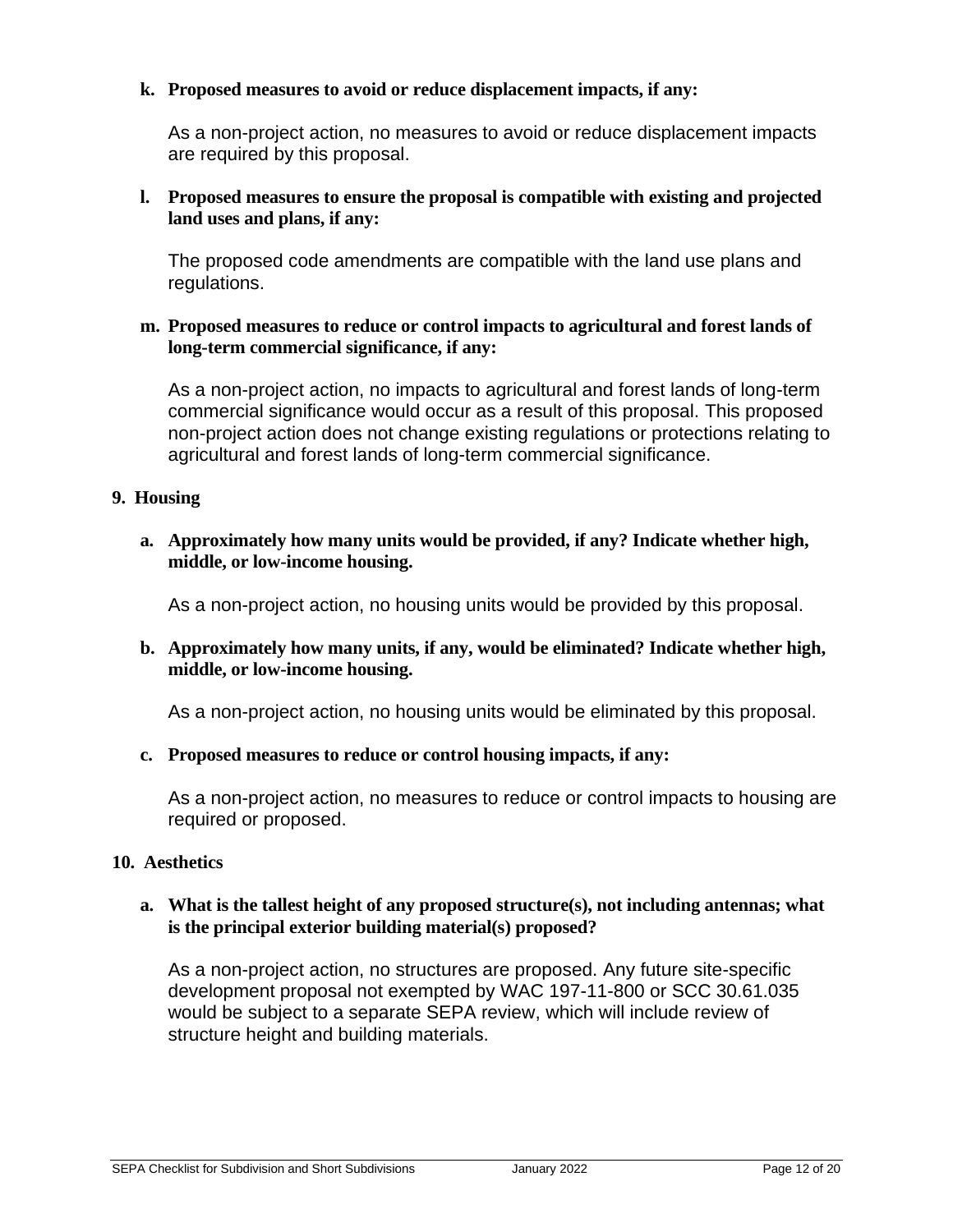## **b. What views in the immediate vicinity would be altered or obstructed?**

As a non-project action, no views will be altered or obstructed as a result of this proposal. Any future site-specific development proposal not exempted by WAC 197-11-800 or SCC 30.61.035 would be subject to a separate SEPA review, which will include review of views that may be altered or obstructed.

## **c. Proposed measures to reduce or control aesthetic impacts, if any:**

As a non-project action, no measures to reduce or control aesthetic impacts are required or proposed. Any future site-specific development proposal not exempted by WAC 197-11-800 or SCC 30.61.035 would be subject to a separate SEPA review, which would include review and implementation of measures to reduce or control aesthetic impacts, if any.

## **11. Light and Glare**

## **a. What type of light or glare will the proposal produce? What time of day would it mainly occur?**

As a non-project action, no light or glare will occur as a result of this proposal.

## **b. Could light or glare from the finished project be a safety hazard or interfere with views?**

As a non-project action, no light or glare that could be a safety hazard or interfere with views will result from this proposal. Any future site-specific development proposals not exempted by WAC 197-11-800 or SCC 30.61.035 will be subject to a separate SEPA and applicable permit reviews, which will include review of light and glare from the development.

### **c. What existing off-site sources of light or glare may affect your proposal?**

Not applicable to this non-project action.

### **d. Proposed measures to reduce or control light and glare impacts, if any:**

As a non-project action, no measures to reduce or control light and glare impacts are required or proposed. Any future site-specific development proposal not exempted by WAC 197-11-800 or SCC 30.61.035 would be subject to a separate SEPA review, which would include review and implementation of measures to reduce of control light and glare impact, if any.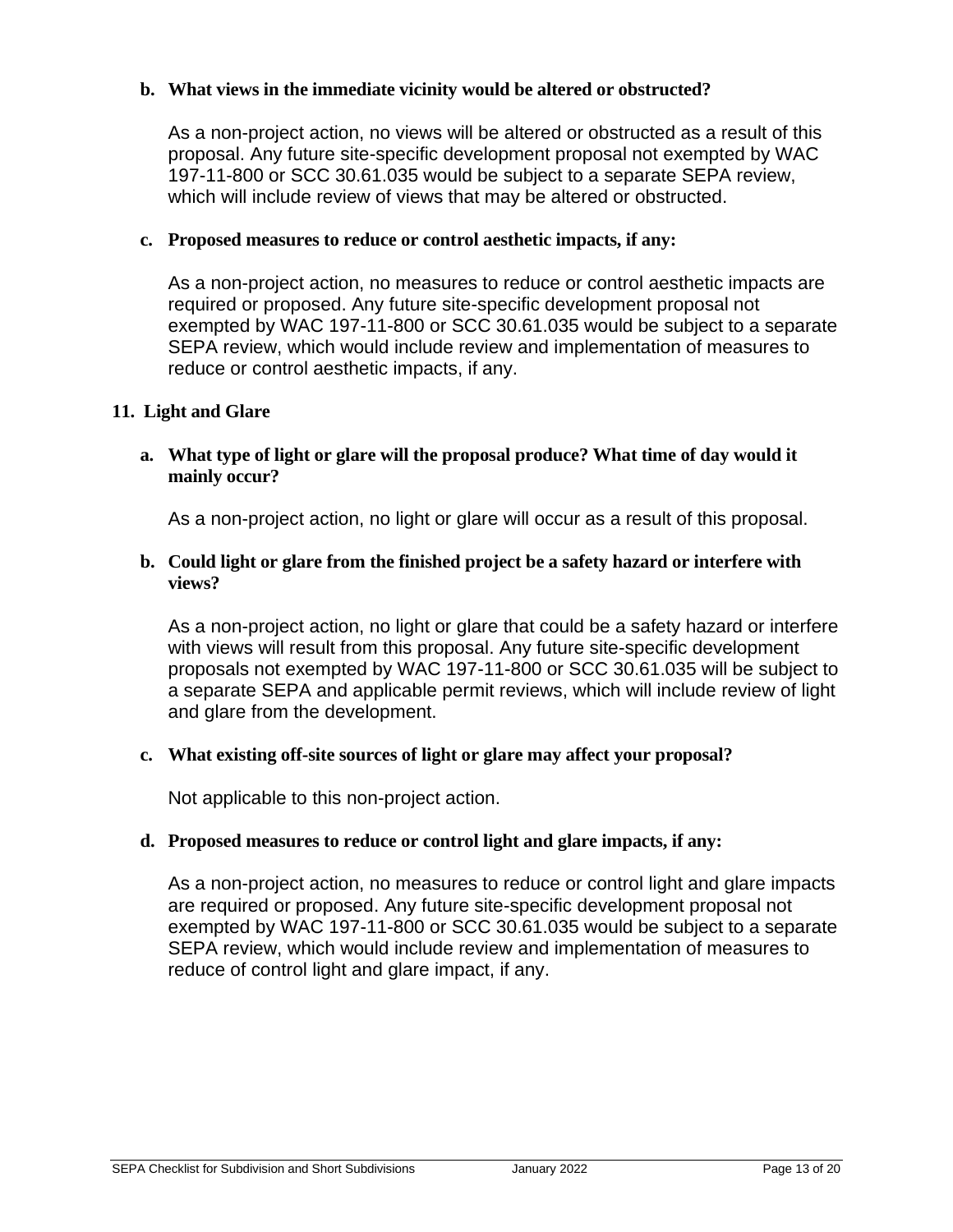## **12. Recreation**

## **a. What designated and informal recreational opportunities are in the immediate vicinity?**

Hunting, fishing, bird watching and many other recreational opportunities exist.

## **b. Would the proposed project displace any existing recreational uses? If so, describe.**

As a non-project action, no existing recreational uses will be displaced.

### **c. Proposed measures to reduce or control impacts on recreation, including recreation opportunities to be provided by the project or applicant, if any:**

As a non-project action, no measures to reduce or control impacts on recreation are proposed or required. Any future site-specific development proposal not exempted by WAC 197-11-800 or SCC 30.61.035 would be subject to a separate SEPA review, which would include review and implementation of measures to reduce or control impacts on recreation, including recreation opportunities to be provide by the project or applicant, if any.

### **13. Historic and cultural preservation**

**a. Are there any buildings, structures, or sites, located on or near the site that are over 45 years old listed in or eligible for listing in national, state, or local preservation registers? If so, specifically describe.** 

Not applicable to this non-project action.

**b. Are there any landmarks, features, or other evidence of Indian or historic use or occupation? This may include human burials or old cemeteries. Are there any material evidence, artifacts, or areas of cultural importance on or near the site? Please list any professional studies conducted at the site to identify such resources.**

Not applicable to this non-project action. Future development proposals may be conditioned or subject to further review on a site-specific basis under Chapter 30.32D SCC – Historic and Archaeological Resources.

**c. Describe the methods used to assess the potential impacts to cultural and historic resources on or near the project site. Examples include consultation with tribes and the department of archeology and historic preservation, archaeological surveys, historic maps, GIS data, etc.**

Not applicable to this non-project action. Future development proposals may be conditioned or subject to further review on a site-specific basis under Chapter 30.32D SCC – Historic and Archaeological Resources.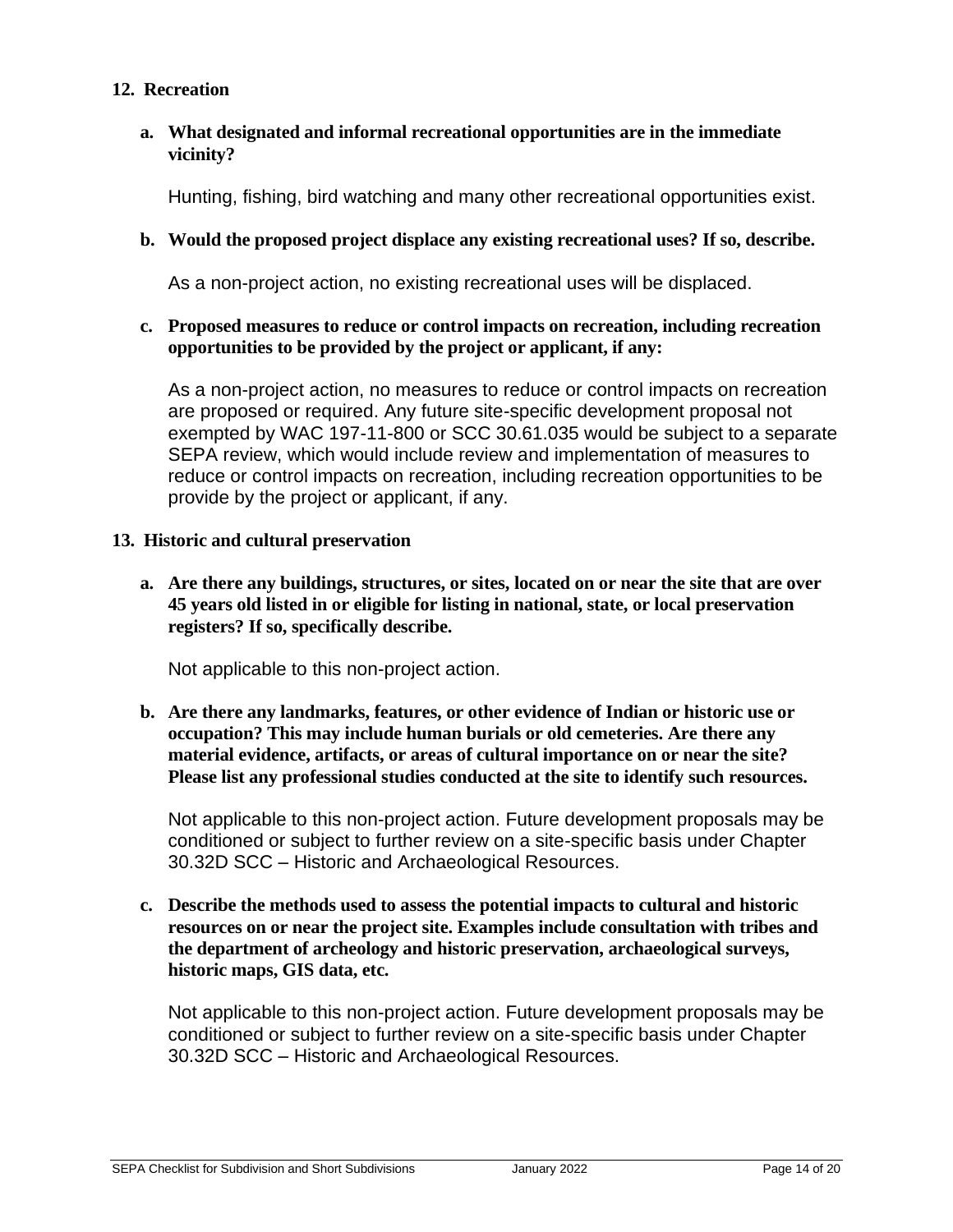### **d. Proposed measures to avoid, minimize, or compensate for loss, changes to, and disturbance to resources. Please include plans for the above and any permits that may be required.**

As a non-project action, no measures to reduce or control impacts on recreation are proposed or required. Any future site-specific development proposal not exempted by WAC 197-11-800 or SCC 30.61.035 would be subject to a separate SEPA review, which would include review and implementation of measures to reduce or control impacts on recreation, including recreation opportunities to be provide by the project or applicant, if any.

## **14. Transportation**

**a. Identify public streets and highways serving the site or affected geographic area and describe proposed access to the existing street system. Show on site plans, if any.** 

Various highways and several state routes and local streets service Snohomish County.

**b. Is the site or affected geographic area currently served by public transit? If so, generally describe. If not, what is the approximate distance to the nearest transit stop?** 

Various transit services exist in Snohomish County.

**c. How many additional parking spaces would the completed project or non-project proposal have? How many would the project or proposal eliminate?** 

As a non-project action, no parking spaces are proposed or required. Future sitespecific development must meet the minimum parking requirements as mandated by Chapter 30.26 of the Snohomish County Code.

**d. Will the proposal require any new or improvements to existing roads, streets, pedestrian, bicycle or state transportation facilities, not including driveways? If so, generally describe (indicate whether public or private).** 

As a non-project proposal, new transportation improvements are not required or proposed. Future site-specific development will be reviewed for impacts to the roadway system and improvements to existing roadways may be required on a project-by-project basis.

**e. Will the project or proposal use (or occur in the immediate vicinity of) water, rail, or air transportation? If so, generally describe.** 

Not applicable to this non-project action.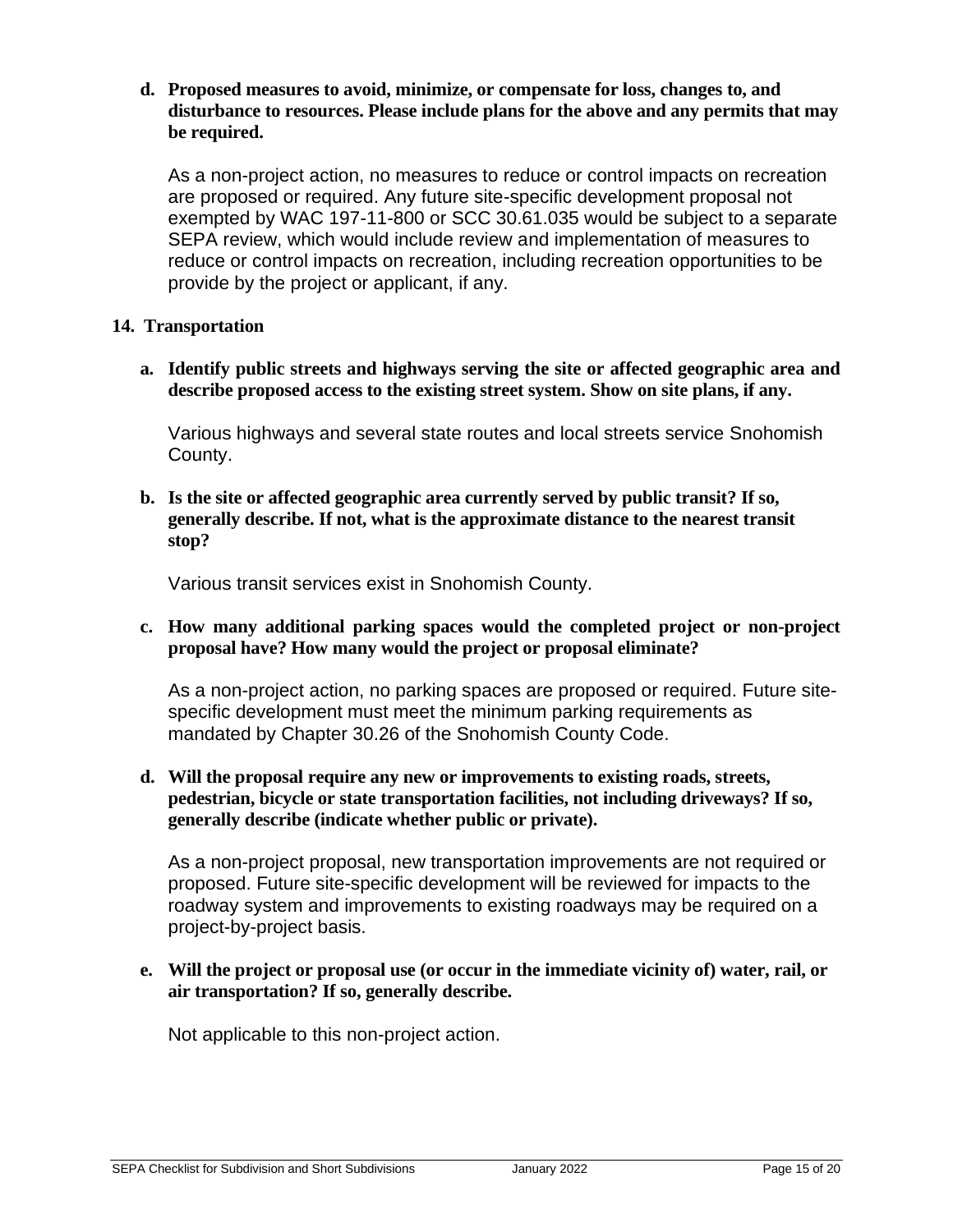**f. How many vehicular trips per day would be generated by the completed project or proposal? If known, indicate when peak volumes would occur and what percentage of the volume would be trucks (such as commercial and nonpassenger vehicles). What data or transportation models were used to make these estimates?**

This non-project action will not directly generate any vehicular trips per day. Any future site-specific development or land use proposal not exempted by WAC 197- 11-800 or SCC 30.61.035 would be subject to a separate SEPA and permit review, which would include review of traffic issues.

## **g. Will the proposal interfere with, affect or be affected by the movement of agricultural and forest products on roads or streets in the area? If so, generally describe.**

As a non-project action, the proposal will not interfere with, affect, or be affected by the movement of agricultural and forest products on roads or streets. Any future development or land use proposal not exempted by WAC 197-11-800 or SCC 30.61.035 would be subject to a separate SEPA and permit review, which will include review of impacts interfering, affecting, or resulting from the movement of agricultural and forest products on roads or streets.

## **h. Proposed measures to reduce or control transportation impacts, if any:**

As a non-project action, no measures to reduce or control transportation are proposed or required. Any future site-specific development or land use action not exempted by WAC 197-11-800 or SCC 30.61.035 would be subject to a separate SEPA and concurrency review, which would include implementation of measures to reduce or control any transportation impacts.

### **15. Public Services**

## **a. Would the project result in an increased need for public services (for example: fire protection, police protection, public transit, health care, schools, other)? If so, generally describe.**

As a non-project action, this proposal will not result in an increased need for public services. Site-specific project actions may affect services such as fire and police. These impacts will be reviewed during the project level permitting of the development.

### **b. Proposed measures to reduce or control direct impacts on public services, if any.**

As a non-project action, no measures to reduce or control impacts on public services are proposed or required. Any future site-specific development or land use action proposal not exempted by WAC 197-11-800 or SCC 30.61.035 would be subject to a separate SEPA review, which would include review and implementation of measures to reduce or control any impacts on public services.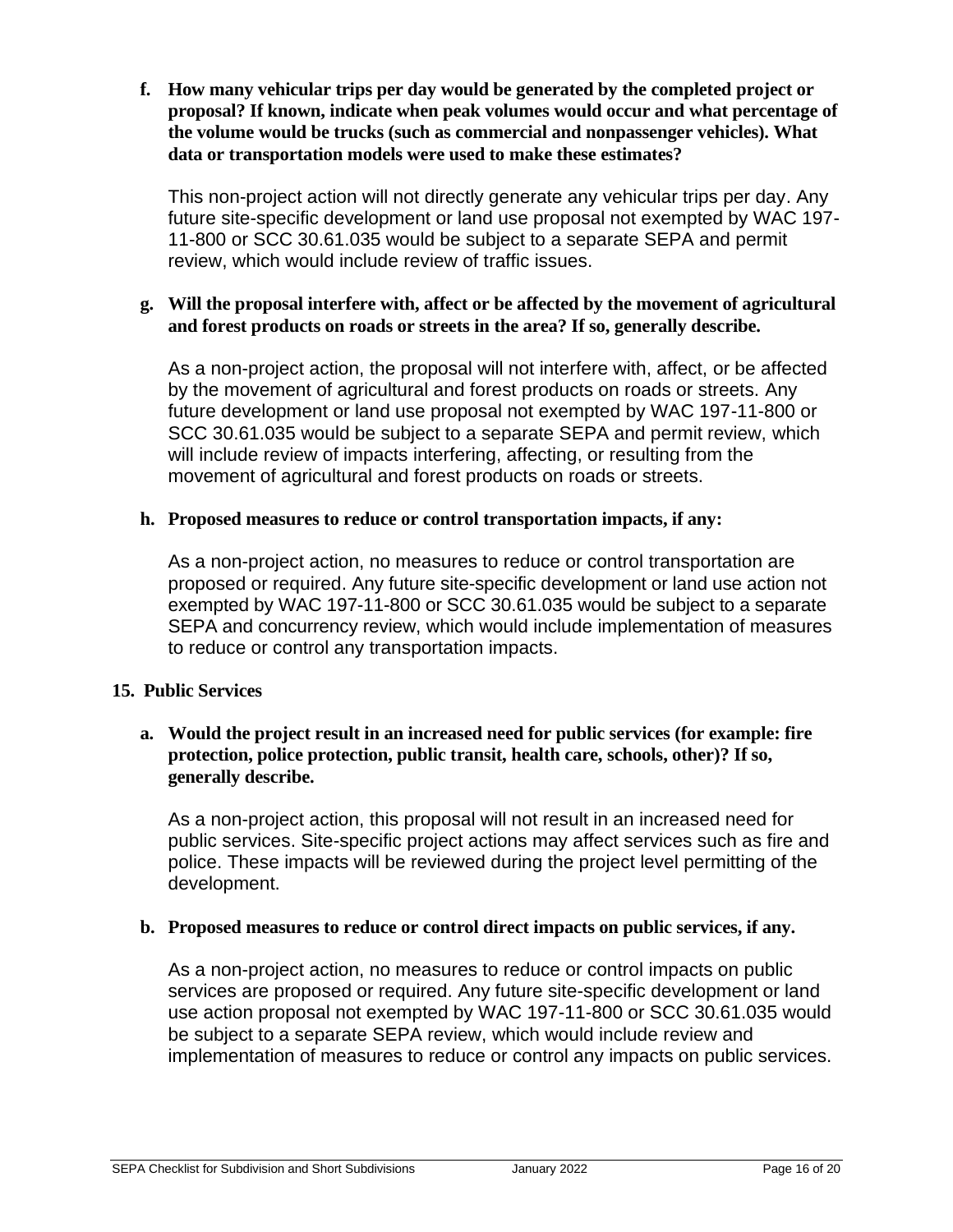## **16. Utilities**

### a. **Circle utilities currently available at the site:**

Electricity, natural gas, water, refuse service, telephone, sanitary sewer, septic system, other

Not applicable to this non-project action.

## b. **Describe the utilities that are proposed for the project, the utility providing the service, and the general construction activities on the site or in the immediate vicinity which might be needed**.

As a non-project action, no utilities are proposed or required. Any future sitespecific development or land use action proposal would need to provide electricity to serve the proposed development.

### **C. Signature**

The above answers are true and complete to the best of my knowledge. I understand that the lead agency is relying on them to make its decision.

Signature:

Sarah Titcomb, Project Manager Principal Planner, Planning and Development Services

Date Submitted: January 21, 2022

### **D. Supplemental sheet for non-project actions**

### **1. How would the proposal be likely to increase discharge to water; emissions to air; production, storage, or release of toxic or hazardous substances; or production of noise?**

The proposal will not likely cause any increase in these types of discharges or emissions. As a non-project action, no direct impacts will occur to water or air quality. The proposed code changes will not likely be a direct effect to the production, storage, or release of toxic or hazardous substances; or production of noise.

#### **Proposed measures to avoid or reduce such increases are:**

As a non-project action, this proposal is not likely to increase discharge to water; emissions to air; production, storage, or release of toxic or hazardous substances; or production of noise. Future site-specific land activity not exempted by WAC 197- 11-800 or SCC 30.61.035 would be subject to project level environmental analysis and threshold determination.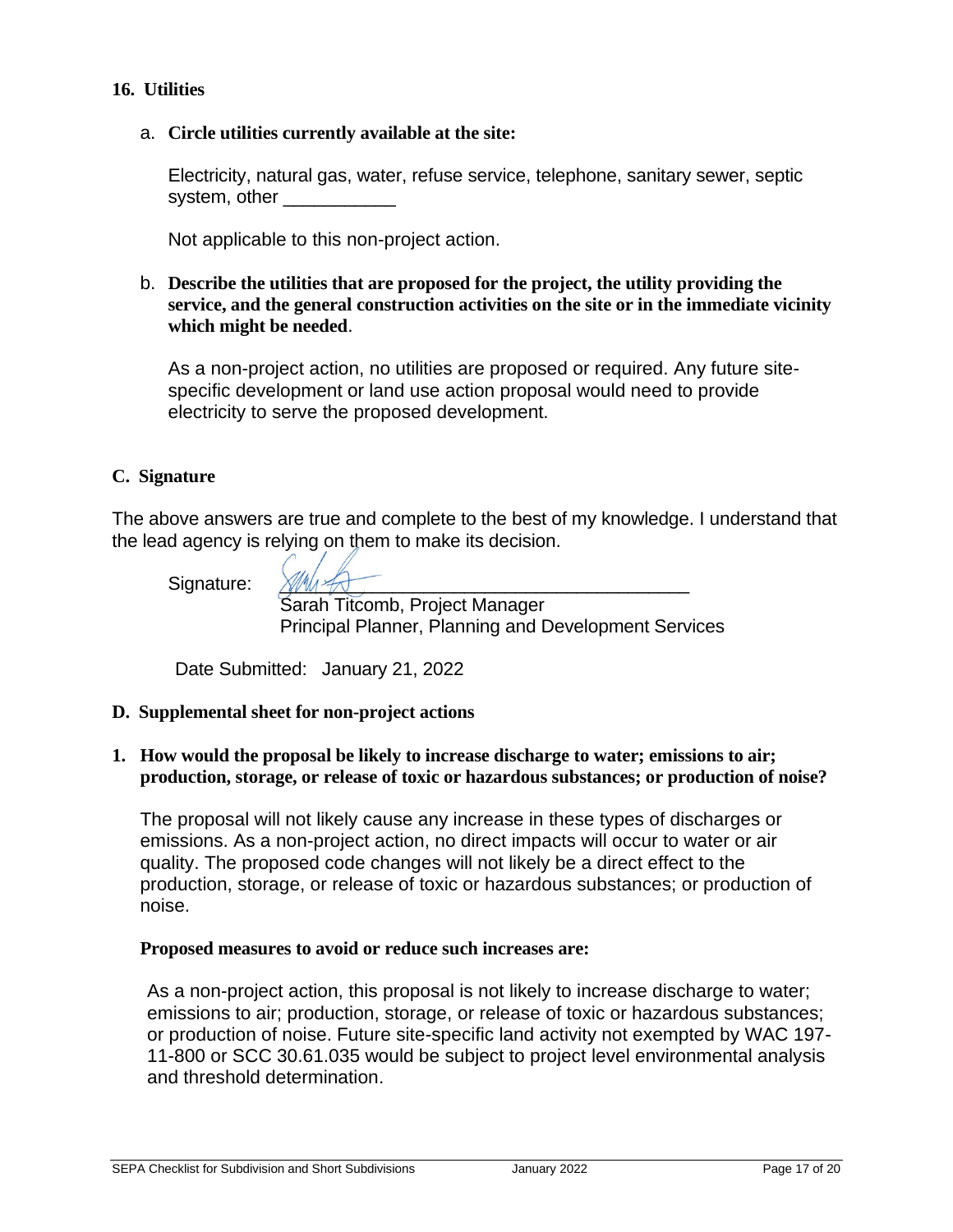## **2. How would the proposal be likely to affect plants, animals, fish, or marine life?**

As a non-project action, the proposal is not likely to impact animals, fish, or marine life. Future development will be subject to the county's critical area regulations under Title 30, which include provisions to protect streams, wetlands, and wildlife.

## **Proposed measures to protect or conserve plants, animals, fish, or marine life are:**

The County's critical areas regulations regulate development in environmentally sensitive areas. Future site-specific land activity not exempted by WAC 197-11-800 or SCC 30.61.035 would be subject to project level environmental analysis and threshold determinations.

## **3. How would the proposal be likely to deplete energy or natural resources?**

The proposal would not likely deplete energy or natural resources.

### **Proposed measures to protect or conserve energy and natural resources are:**

As a non-project action, no measures to conserve energy or natural resources are necessary for this proposal. Future site-specific land activity not exempted by WAC 197-11-800 or SCC 30.61.035 would be subject to project-level environmental analysis and threshold determinations.

## **4. How would the proposal be likely to use or affect environmentally sensitive areas or areas designated (or eligible or under study) for governmental protection; such as parks, wilderness, wild and scenic rivers, threatened or endangered species habitat, historic or cultural sites, wetlands, floodplains, or prime farmlands?**

The proposed code amendments would not likely affect environmentally sensitive areas as vegetation removal is prohibited in critical areas and critical area buffers. As a non-project action, this proposal is unlikely to directly affect environmentally sensitive areas or areas designated (or eligible or under study) for government protection.

### **Proposed measures to protect such resources or to avoid or reduce impacts are:**

The County's critical areas regulations regulate development in environmentally sensitive areas. Future site-specific land activity not exempted by WAC 197-11-800 or SCC 30.61.035 would be subject to project level environmental analysis and threshold determinations.

### **5. How would the proposal be likely to affect land and shoreline use, including whether it would allow or encourage land or shoreline uses incompatible with existing plans?**

The proposal is not likely to affect land and shoreline use. The County's Shoreline Management Plan regulates development in the shoreline designations. This proposal does not encourage incompatible land or shoreline uses.